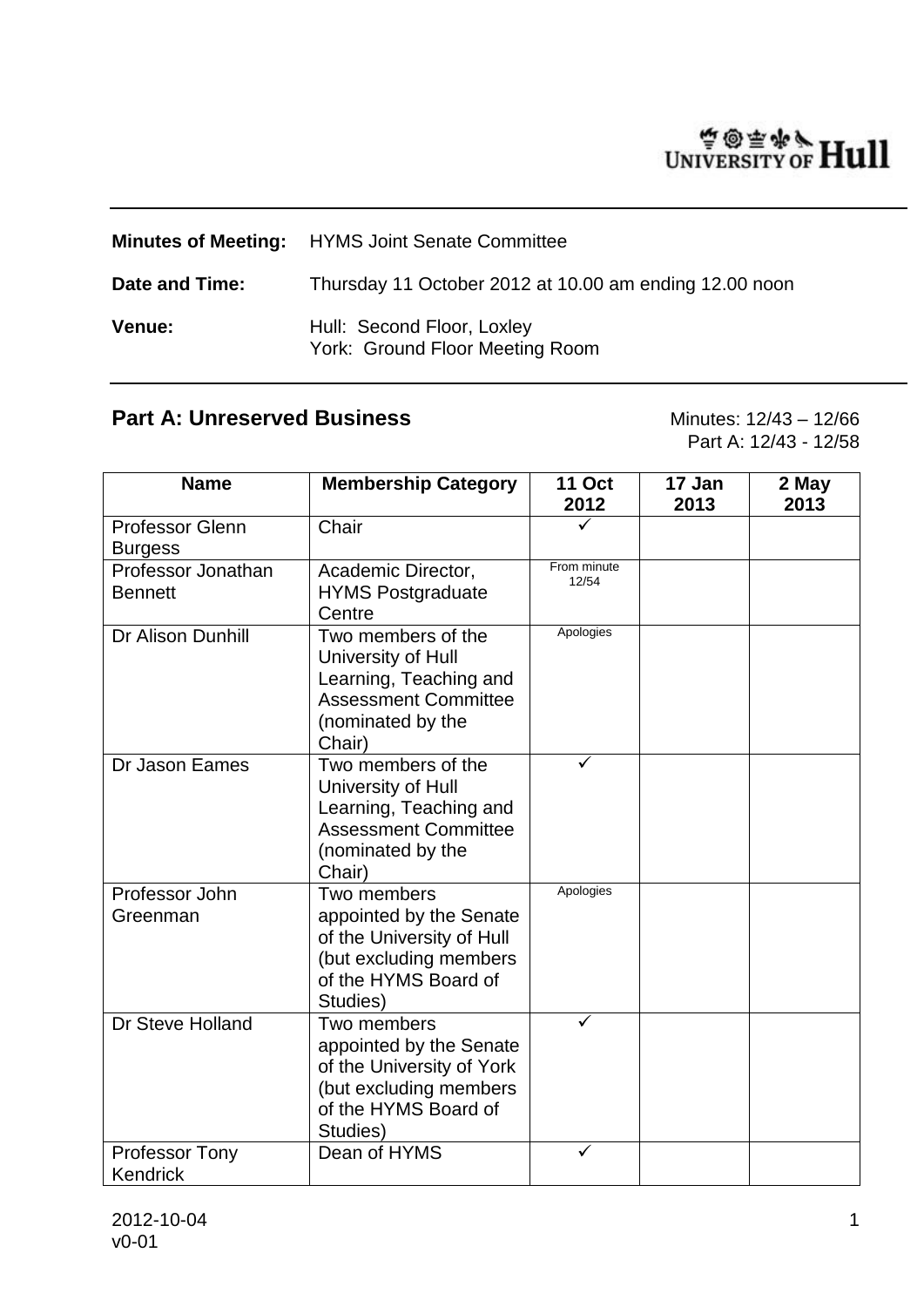| Mr Magid Mah                              | President, Hull<br><b>University Students</b><br>Union                                                                            |           |  |
|-------------------------------------------|-----------------------------------------------------------------------------------------------------------------------------------|-----------|--|
| <b>Professor Peter</b><br><b>McCollum</b> | Two members<br>appointed by the Senate<br>of the University of Hull<br>(but excluding members<br>of the HYMS Board of<br>Studies) | ✓         |  |
| Dr Adrian Mountford                       | Two members of the<br>University of York<br><b>Teaching Committee</b><br>(nominated by the<br>Chair)                              | Apologies |  |
| <b>Professor Sarah</b><br>Nettleton       | Two members of the<br>University of York<br><b>Teaching Committee</b><br>(nominated by the<br>Chair)                              | Apologies |  |
| Mr Graeme Osborn                          | <b>Academic Affairs</b><br><b>Officer, York University</b><br><b>Students Union</b>                                               | ✓         |  |
| Dr David Pearson                          | Deputy Dean<br>(Education), HYMS                                                                                                  | Apologies |  |
| Professor John<br>Robinson                | Deputy Chair                                                                                                                      |           |  |
| Mr Kallum Taylor                          | President, York<br><b>University Students</b><br>Union                                                                            | Apologies |  |
| <b>Ms Victoria Winterton</b>              | <b>Vice-President</b><br>Education, Hull<br><b>University Students</b><br>Union                                                   | Apologies |  |
| Vacancy                                   | Two members<br>appointed by the Senate<br>of the University of York<br>(but excluding members<br>of the HYMS Board of<br>Studies) |           |  |

\_\_\_\_\_\_\_\_\_\_\_\_\_\_\_\_\_\_\_\_\_\_\_\_\_\_\_\_\_\_\_\_\_\_\_\_\_\_\_\_\_\_\_\_\_\_\_\_\_\_\_\_\_\_\_\_\_\_\_\_\_\_\_\_\_\_\_\_\_\_\_\_\_\_\_\_\_\_\_\_\_\_\_\_\_\_\_\_\_\_\_\_\_\_\_\_\_\_\_\_\_\_\_\_\_\_\_\_

In attendance:

**Mr Stuart Gilkes** 

Ms Lynne Braham Head of Quality Office, Hull University<br>Mr Nigel Dandy Head of Academic Support Office, Yor Mr Nigel Dandy<br>
Dr Giles Davidson<br>
Head of Administration. HYMS<br>
Head of Administration. HYMS Head of Administration, HYMS<br>Secretary Ms Yvonne Gledhill vice, Academic Lead for Quality, HYMS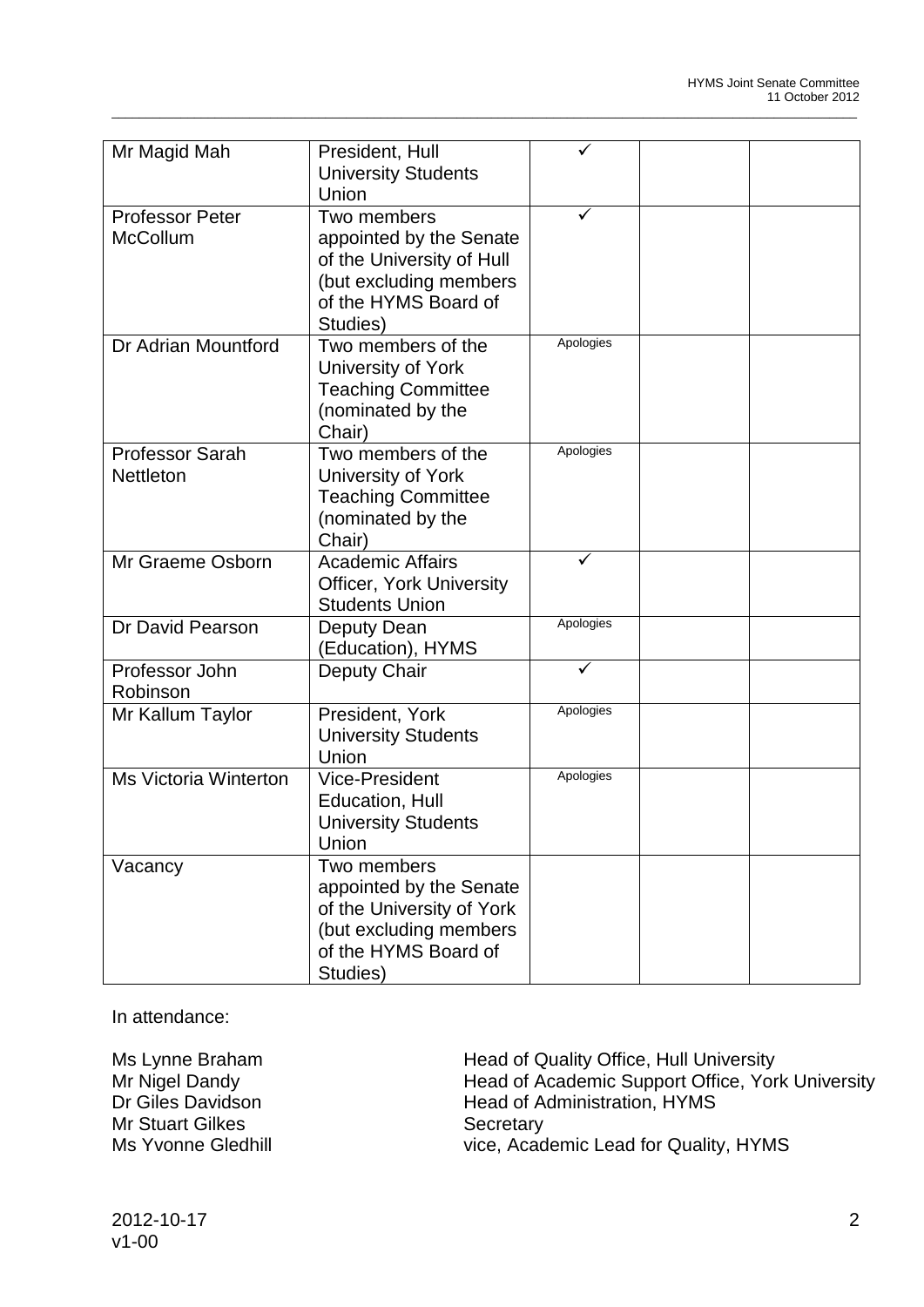**Action**

# **12/43 Welcome**

The Committee welcomed Magid Mah to his first meeting.

Yvonne Gledhill was welcomed in lieu of the Academic Lead for Quality.

\_\_\_\_\_\_\_\_\_\_\_\_\_\_\_\_\_\_\_\_\_\_\_\_\_\_\_\_\_\_\_\_\_\_\_\_\_\_\_\_\_\_\_\_\_\_\_\_\_\_\_\_\_\_\_\_\_\_\_\_\_\_\_\_\_\_\_\_\_\_\_\_\_\_\_\_\_\_\_\_\_\_\_\_\_\_\_\_\_\_\_\_\_\_\_\_\_\_\_\_\_\_\_\_\_\_\_\_

# **++12/44 Terms of Reference and Membership**

## **RESOLVED:**

To continue discussion of the best composition of student representatives outside the meeting with a recommendation of two York representatives and two Hull representatives. **Secretary**

It was noted that Professor Peter McCollum had recently moved within the Hull and York Medical School from PGMI and was no longer sufficiently independent to remain on the Committee. A vacancy remained for the second member appointed by the Senate of the University of York. The Secretary was requested to seek one new member each from the Hull and York Senates. **Secretary**

To ensure the, as yet un-appointed, HYMS Academic Lead for Quality be invited to the membership of this Committee. **Secretary**

To adjust the membership so that the Secretary could be a nominee of either of the two Universities, alternating every two years with the Chair. To record Professor John Robinson as PVC, rather than DVC. **Secretary**

To adjust the membership so that Professor Jonathan Bennett hold office by virtue of his role as Chair of the Postgraduate Research Board. **Secretary**

## **RECOMMENDED TO SENATES OF YORK AND HULL:**

That the terms of reference be approved subject to merging the  $6<sup>th</sup>$ and 7<sup>th</sup> Terms of Reference to read, "To receive, evaluate and provide feedback to HYMS on annual programme reviews which HYMS will conduct (copy circulated to Senates of York and Hull).

That the membership be approved subject to the conditions above all being resolved (copy circulated to SEB and Senate).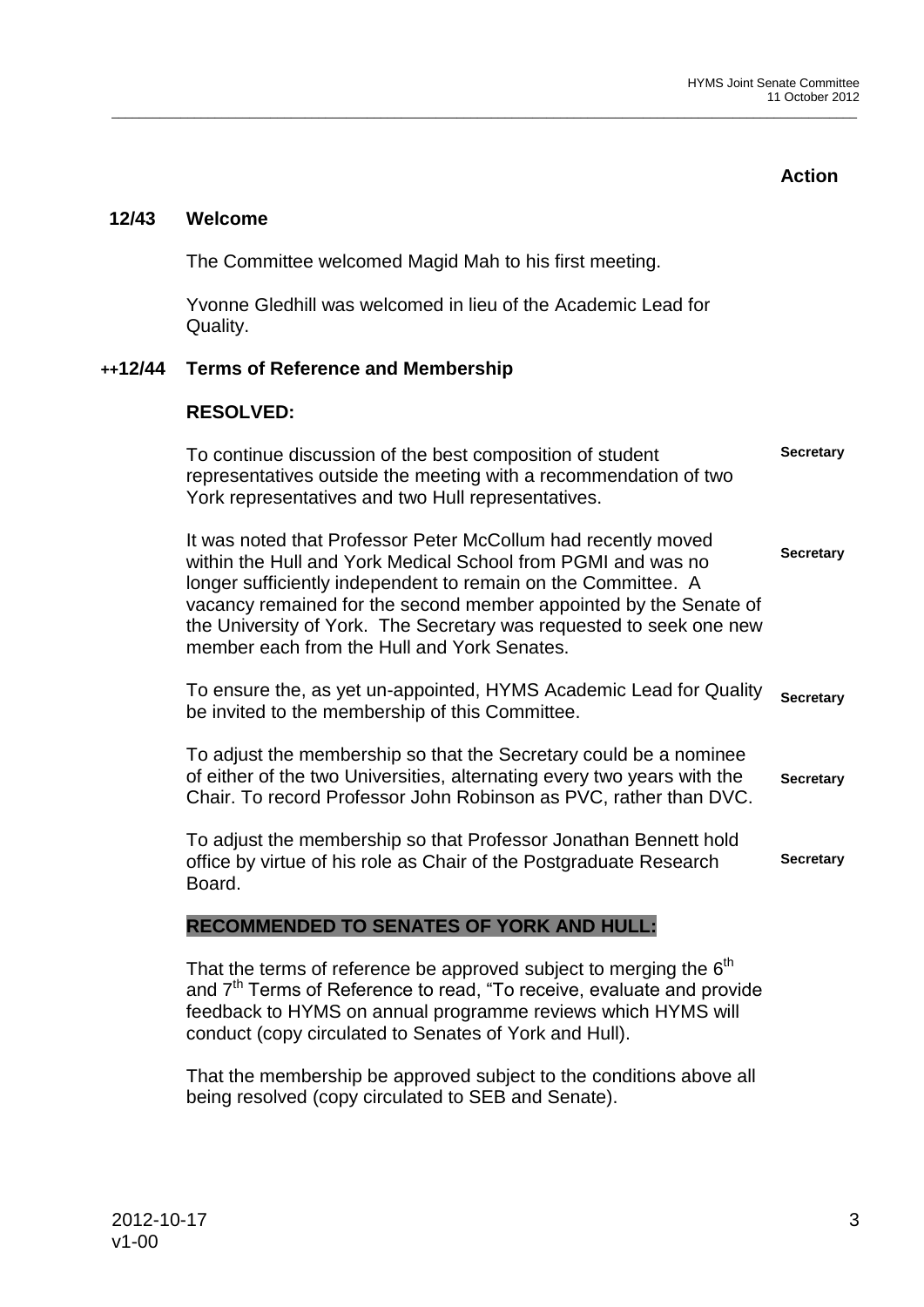# **12/45 Declarations**

#### (a) Reserved Business

Items contained in Part B of the agenda were reserved items of business within the definition in Ordinance 31.

\_\_\_\_\_\_\_\_\_\_\_\_\_\_\_\_\_\_\_\_\_\_\_\_\_\_\_\_\_\_\_\_\_\_\_\_\_\_\_\_\_\_\_\_\_\_\_\_\_\_\_\_\_\_\_\_\_\_\_\_\_\_\_\_\_\_\_\_\_\_\_\_\_\_\_\_\_\_\_\_\_\_\_\_\_\_\_\_\_\_\_\_\_\_\_\_\_\_\_\_\_\_\_\_\_\_\_\_

#### (b) Members' Interests

Members were invited to declare if they had any personal or pecuniary interest, direct or indirect, in any item on the agenda under Standing Orders. No declarations were made.

#### (c) Starred Items

Items 12 and 13 on the agenda were unstarred.

#### **12/46 Minutes**

- (a) The minutes, Part A, of the meeting of the HYMS Joint Senate Committee held on 7 June 2012 were approved as a correct record and signed by the Chair, subject to the amendment that Professor John Robinson be recorded as PVC, not DVC.
- (b) The minutes, Part A, of the meeting of the HYMS Joint Learning and Teaching Committee held on 25 July 2012 were received.

## **12/47 Matters Arising**

(a) Action Summary from HYMS Joint Senate Committee

A summary of actions taken since the last HYMS Joint Senate Committee meeting was received for information.

It was further noted (minute 12/31) that the HYMS Joint Senate had given its approval to a proposal for an Educational Development Centre but this was not related to the cancer studies mentioned in the Action Update. Nonetheless, the issue was closed.

It was noted that all actions had been satisfactorily closed.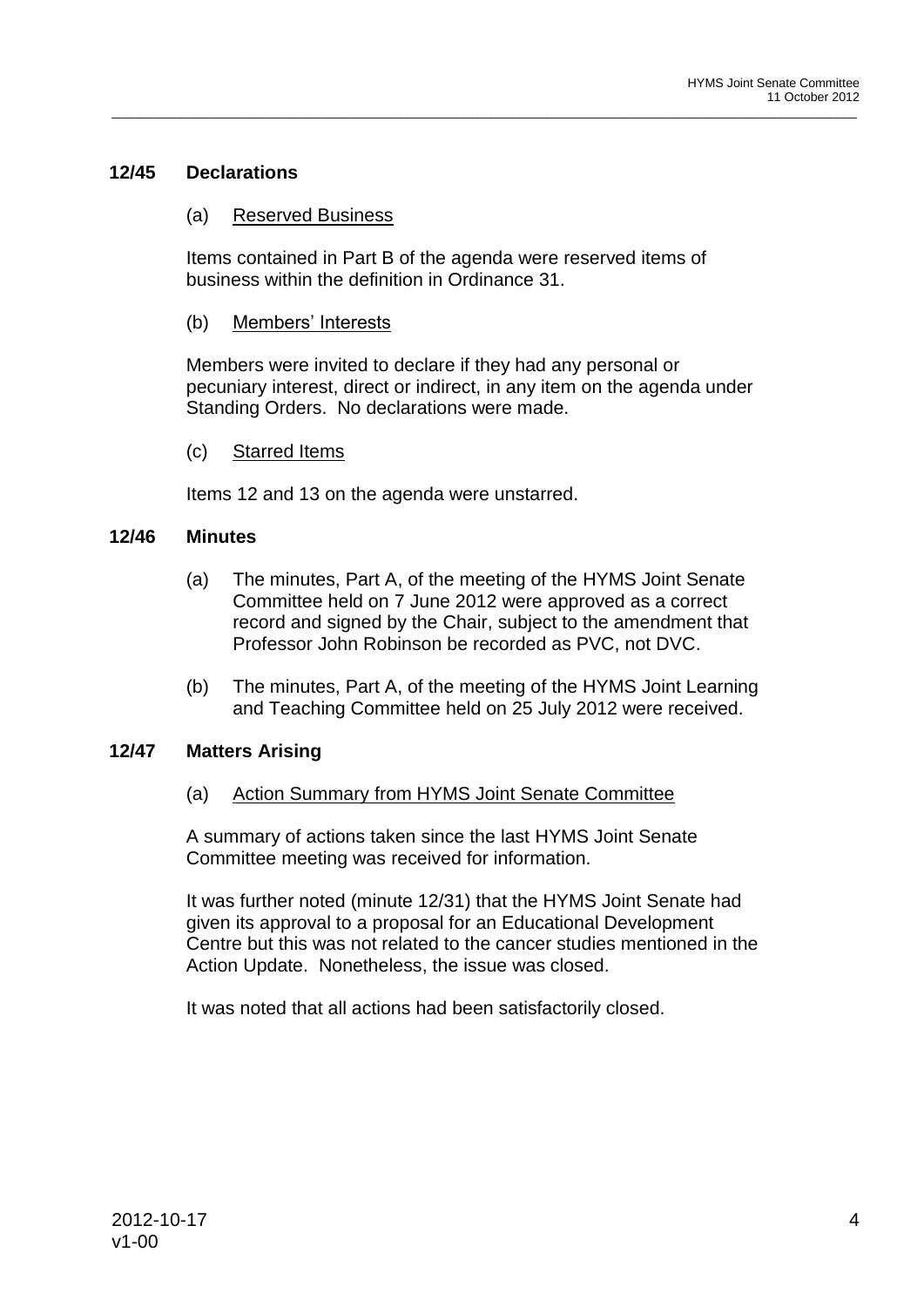# (b) Action Summary from HYMS Joint Learning and Teaching **Committee**

A summary of actions taken since the last HYMS Joint Learning and Teaching Committee meeting was received for information.

\_\_\_\_\_\_\_\_\_\_\_\_\_\_\_\_\_\_\_\_\_\_\_\_\_\_\_\_\_\_\_\_\_\_\_\_\_\_\_\_\_\_\_\_\_\_\_\_\_\_\_\_\_\_\_\_\_\_\_\_\_\_\_\_\_\_\_\_\_\_\_\_\_\_\_\_\_\_\_\_\_\_\_\_\_\_\_\_\_\_\_\_\_\_\_\_\_\_\_\_\_\_\_\_\_\_\_\_

It was noted that all actions had been satisfactorily closed, including minute 11/79 which was resolved further to discussion between the former President of York's Graduate Student Association, HYMS' Head of Administration and the former Secretary of the HYMS Joint Learning & Teaching Committee about communication of rights of access of students to facilities outside of HYMS on each University campus.

## **12/48 Chair's Unreserved Business**

There was no Chair's Unreserved Business.

## **12/49 Chair's Action**

- (a) To approve the revised Code of Practice on academic and Fitness to Practise Appeals (copy attached to the official record as Appendix I).
- (b) To approve administrative updates to the HYMS Code of Practice on Academic Committees (copy attached to the official record as Appendix II).
- (c) To approve an amendment to Regulations for the degree of MB BS (copy attached to the official record as Appendix III).
- (d) To approve the modifications to module specifications of the HYMS Intercalated Anatomy BSc cluster and the Intercalated Biology (York) BSc cluster, to commence September 2012 (copy attached to the Official Record as Appendix IV)

## **++12/50 Programme of Work**

(a) Programme of Work 2012/13

## **RECOMMENDED TO SENATES OF YORK AND HULL:**

That the Programme of Work 2012-13 be approved subject to two changes (copy circulated to Senates of York and Hull):

**Secretary**

- (i) To accept the wording, "To approve the award of Certificates, Diplomas and Degrees on the recommendation of the HYMS Board of Studies" as soon and as best possible, by Chair's Action if necessary, noting the urgency with which successful students would enter employment, rather than delay decisions until the October meeting to confer awards.
- (ii) To bring initial introduction of NSS results and initial HYMS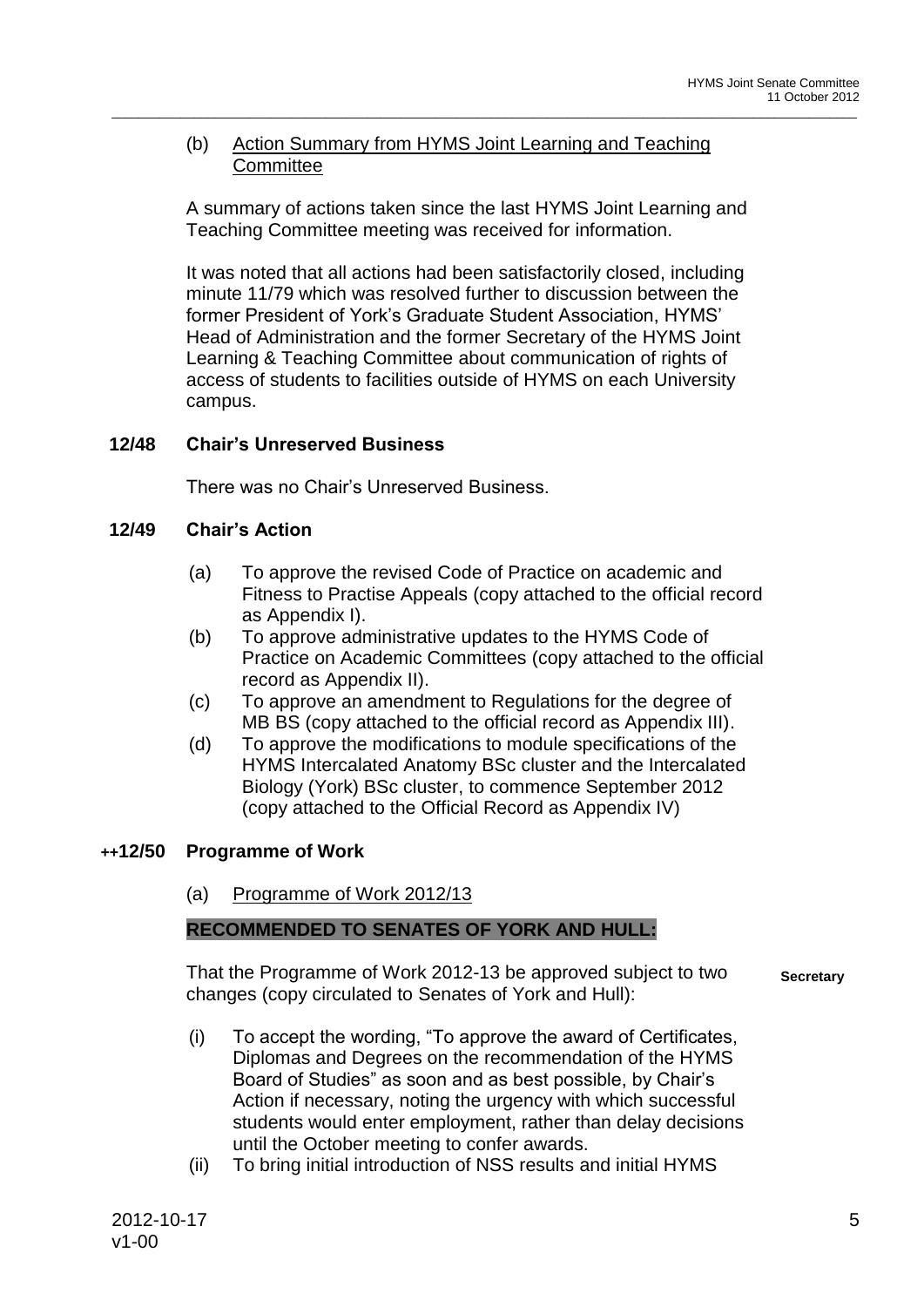\_\_\_\_\_\_\_\_\_\_\_\_\_\_\_\_\_\_\_\_\_\_\_\_\_\_\_\_\_\_\_\_\_\_\_\_\_\_\_\_\_\_\_\_\_\_\_\_\_\_\_\_\_\_\_\_\_\_\_\_\_\_\_\_\_\_\_\_\_\_\_\_\_\_\_\_\_\_\_\_\_\_\_\_\_\_\_\_\_\_\_\_\_\_\_\_\_\_\_\_\_\_\_\_\_\_\_\_ analysis of them to the Autumn meeting in future years while allowing ongoing analysis at all meetings.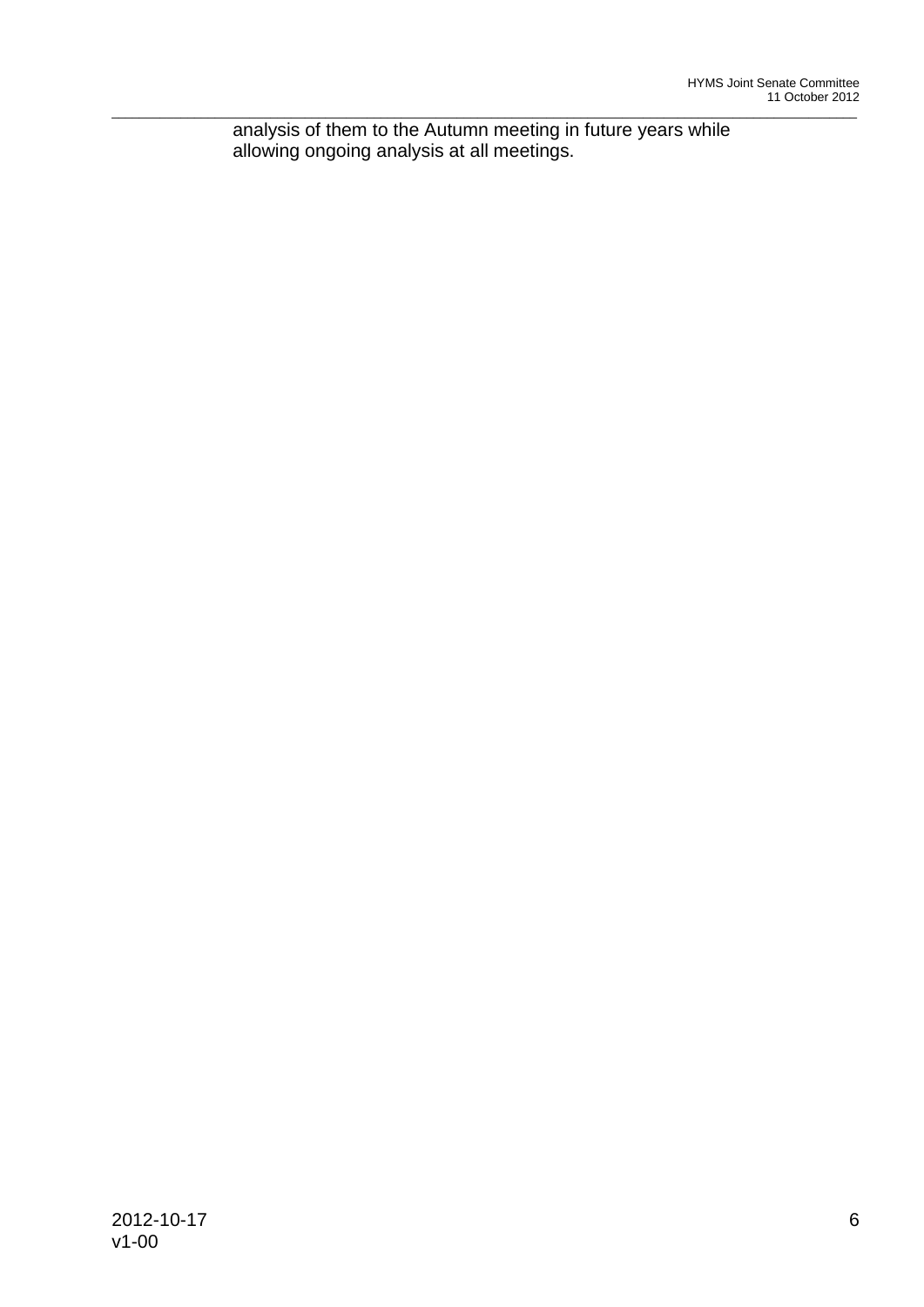# **12/51 Report from the Dean of HYMS**

The Committee considered a report on matters of Strategic Planning, Education, Research, Staff and Facilities. It was noted that appointments were intended to have a positive impact on NSS scores and the student experience.

\_\_\_\_\_\_\_\_\_\_\_\_\_\_\_\_\_\_\_\_\_\_\_\_\_\_\_\_\_\_\_\_\_\_\_\_\_\_\_\_\_\_\_\_\_\_\_\_\_\_\_\_\_\_\_\_\_\_\_\_\_\_\_\_\_\_\_\_\_\_\_\_\_\_\_\_\_\_\_\_\_\_\_\_\_\_\_\_\_\_\_\_\_\_\_\_\_\_\_\_\_\_\_\_\_\_\_\_

#### **12/52 Update on the Review of HYMS Governance**

The Committee considered a report on the ongoing progress of the Review of HYMS Governance.

#### **12/53 Code of Practice on HYMS Academic Committees proposed by HYMS Board of Studies**

The Committee considered the Terms of Reference and Membership for the Board of Studies, Postgraduate Research Board and Board of Examiners (Postgraduate Taught Programmes), as recommended by HYMS Board of Studies.

# **RESOLVED:**

That the recommendations of HYMS Board of Studies be approved with two adjustments:

- (a) The inclusion of the Dean as a member (but not the Chair) of HYMS Board of Studies
- (b) The inclusion of the Deputy Dean (Education) on the Board of Examiners (Postgraduate Taught Programmes) as a member (but not the Chair)

(amended copy attached to the official record as Appendix V)

## **12/54 Proposal of the Centre for Cardiovascular and Metabolic Research for an amended HYMS Intercalated Degree in the BSc Medical Science Module Cluster (Clinical Metabolism and Nutrition)**

The Committee considered a proposal for a new cluster (also known as a pathway) of modules to be offered within the HYMS Intercalated Degree, BSc Med Sci, to commence in October 2013.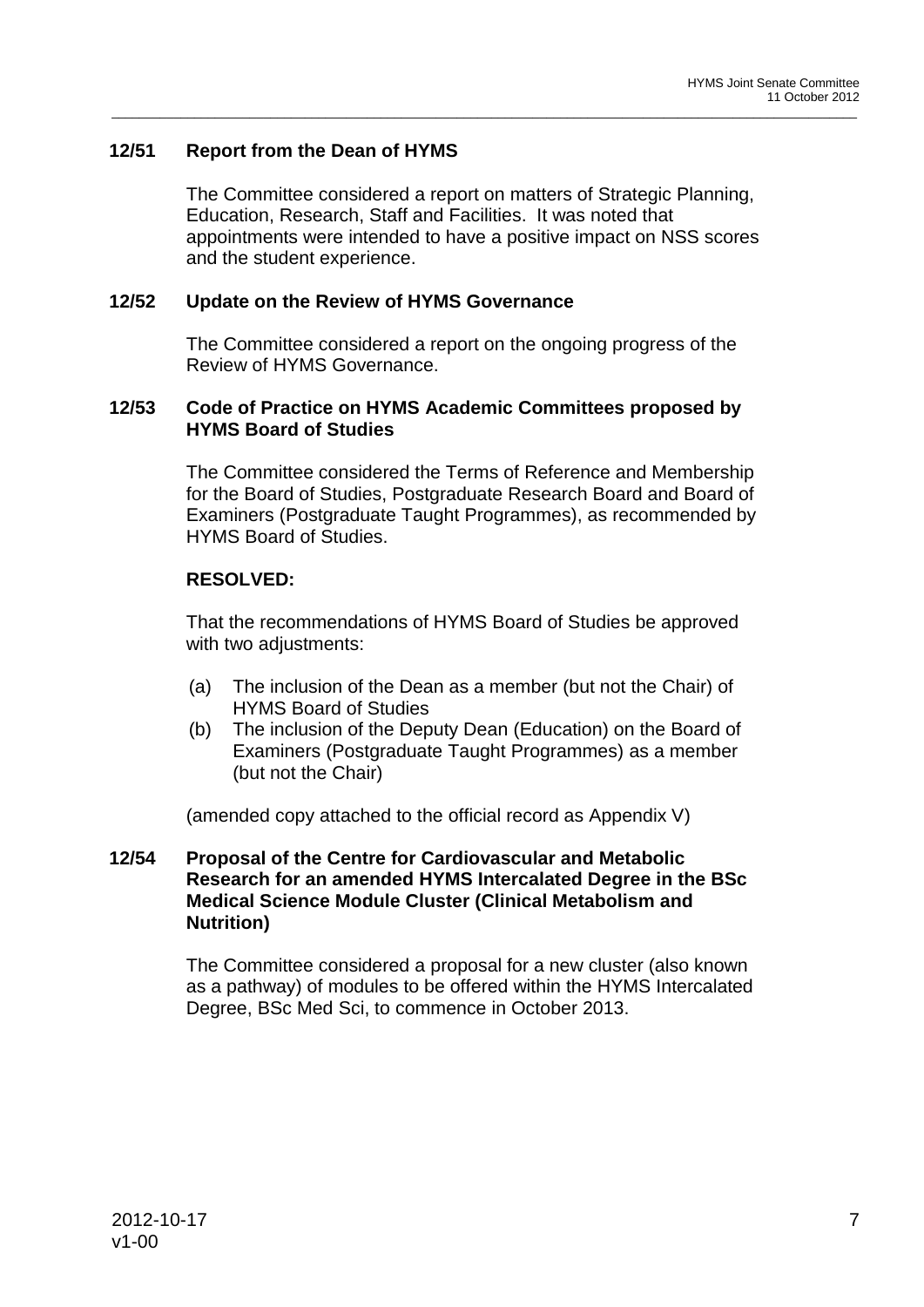# **RESOLVED:**

That the proposal be returned to the January meeting of HYMS Joint Senate Committee with the following adjustments highlighted for ease of reference:

\_\_\_\_\_\_\_\_\_\_\_\_\_\_\_\_\_\_\_\_\_\_\_\_\_\_\_\_\_\_\_\_\_\_\_\_\_\_\_\_\_\_\_\_\_\_\_\_\_\_\_\_\_\_\_\_\_\_\_\_\_\_\_\_\_\_\_\_\_\_\_\_\_\_\_\_\_\_\_\_\_\_\_\_\_\_\_\_\_\_\_\_\_\_\_\_\_\_\_\_\_\_\_\_\_\_\_\_

**HYMS Quality & Standards Officer/ Programme Leader**

- (i) Attachment of the Programme Learning Outcomes of the HYMS Intercalated Degree, BSc Med Sci, to facilitate understanding that module and programme outcomes do match.
- (ii) Attachment of the opinion of a second external assessor, evaluating the proposal.
- (iii) Review the descriptors of the new modules to be sure they are of the correct level.
- (iv) Confirmation that the required level of external opinion (two) is reflected in HYMS Codes of Practice concerning programme review and approval and where this statement can be located.

#### **12/55 National Student Survey**

## **(a) National Student Survey 2011 Action Plan Updated**

The Committee considered a report on an update to the actions HYMS had undertaken in response to the NSS 2011 data. It was noted that these further actions had been undertaken in July 2012 in addition to the initial actions identified at the end of 2011. Any ongoing concerns would be pushed into the consideration of NSS 2012.

## **(b) National Student Survey 2012**

The Committee received an analysis of NSS data 2012 and wished to commend HYMS on the positive material revealed. Lower scores pertaining to Assessment, Feedback, Organisation and Management were noted.

## **RESOLVED:**

That the PVC of York and Deputy Chair of the Committee (Professor John Robinson) meet with the HYMS Quality & Standards Officer and Deputy Dean (Education) to facilitate an Action Plan response to be brought to the next meeting.

**PVC York, HYMS Quality & Standards Officer and HYMS Deputy Dean (Education)**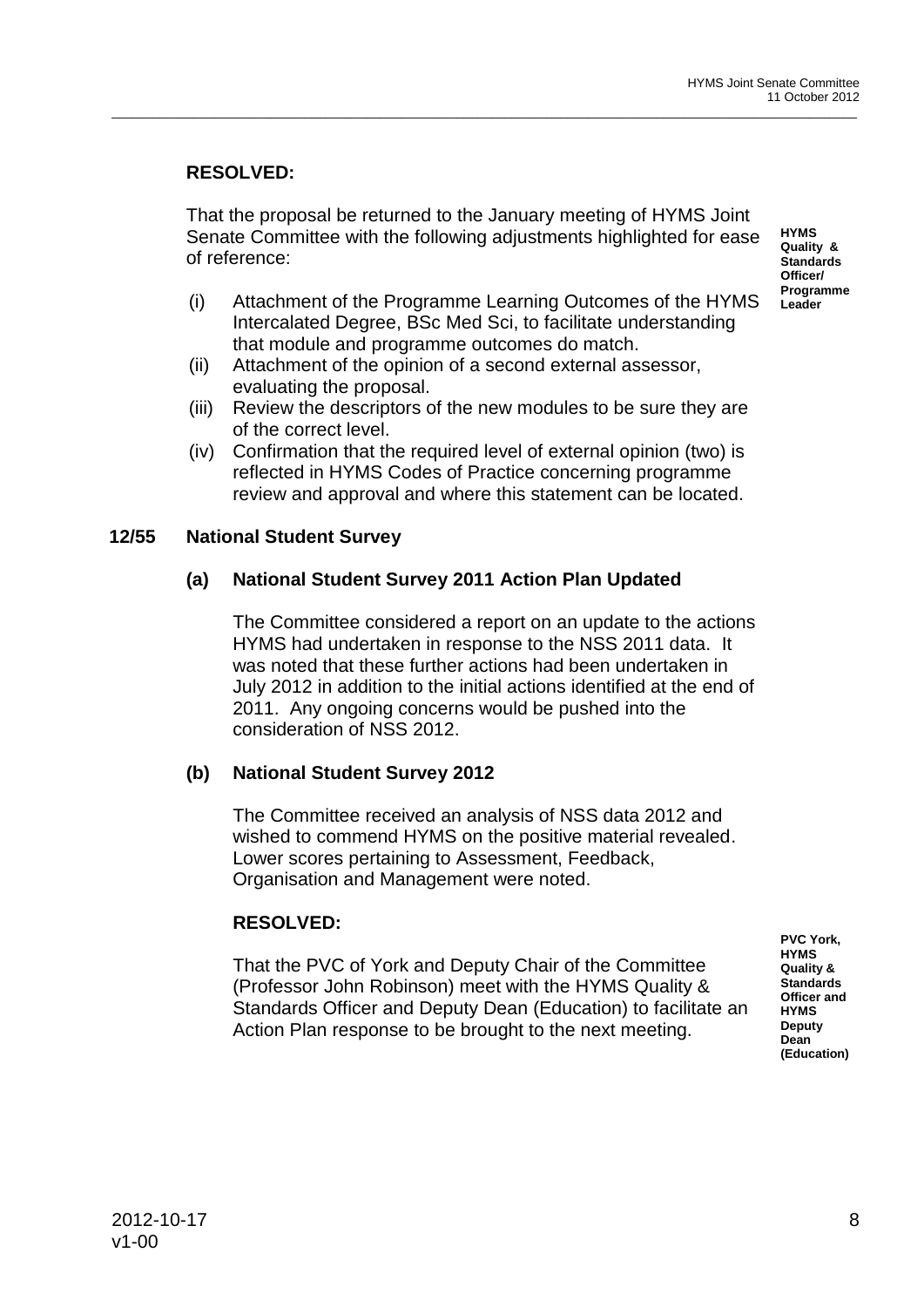# **12/56 Annual Report on New Legislation 2011/12**

The Committee received the Annual Report on New Legislation 2011/12 for information.

\_\_\_\_\_\_\_\_\_\_\_\_\_\_\_\_\_\_\_\_\_\_\_\_\_\_\_\_\_\_\_\_\_\_\_\_\_\_\_\_\_\_\_\_\_\_\_\_\_\_\_\_\_\_\_\_\_\_\_\_\_\_\_\_\_\_\_\_\_\_\_\_\_\_\_\_\_\_\_\_\_\_\_\_\_\_\_\_\_\_\_\_\_\_\_\_\_\_\_\_\_\_\_\_\_\_\_\_

#### **12/57 Any Other Unreserved Business**

There was no other Unreserved Business.

#### **12/58 Dates of Meetings**

- (i) Thursday 19 January 2012, 2.00 pm, Hull: First Floor, Loxley Building; York: Main Meeting Room
- (ii) Thursday 3 May 2012, 10.00 am, Hull: First Floor, Loxley Building; York: Main Meeting Room

## **Attachments to Part A: Unreserved Business**

| <b>Minute</b>            | <b>Paper</b>                                                                                                                 | <b>Circulation</b> |
|--------------------------|------------------------------------------------------------------------------------------------------------------------------|--------------------|
| 12/44                    | Terms of reference and membership 2012/13                                                                                    | SEB/Senate         |
| 12/49(a)<br>Appendix I   | CA: Code of Practice on academic and<br><b>Fitness to Practise Appeals</b>                                                   | OR.                |
| 12/49(b)<br>Appendix II  | CA: HYMS Code of Practice on Academic<br>Committees                                                                          | <b>OR</b>          |
| 12/49(c)<br>Appendix III | CA: Regulations for the degree of MB BS                                                                                      | OR.                |
| 12/49(d)<br>Appendix IV  | CA: Module specifications of the HYMS Intercalated<br>Anatomy BSc cluster and the Intercalated Biology<br>(York) BSc cluster | OR.                |
| 12/50(a)                 | Programme of Work 2012/13                                                                                                    | <b>SEB/Senate</b>  |
| 12/53<br>Appendix V      | Code of Practice on HYMS Academic<br>Committees proposed by HYMS Board<br>of Studies                                         | OR.                |